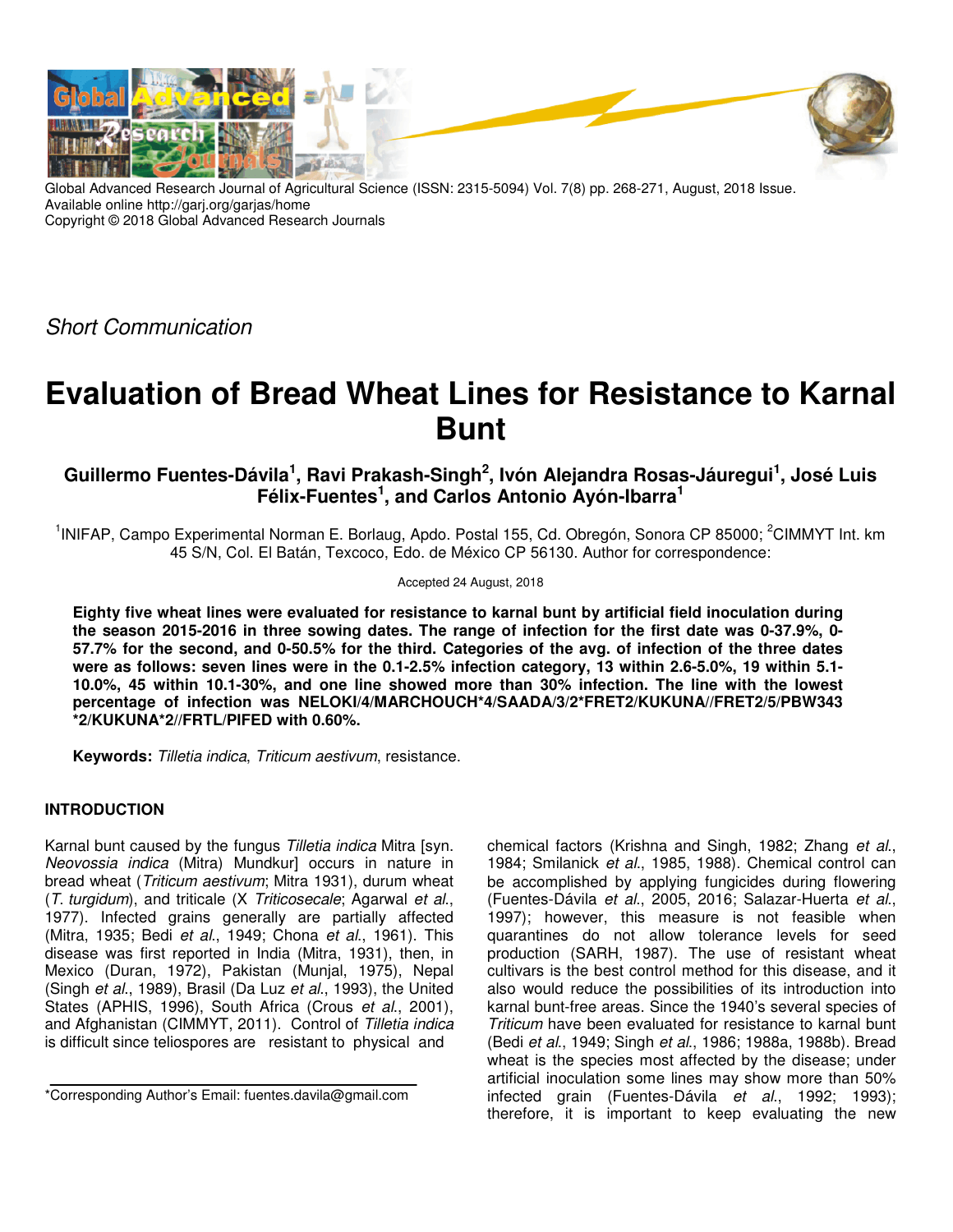advanced lines and wheat cultivars. The objective of this work was to evaluate the reaction of elite bread wheat lines for resistance to Tilletia indica under artificial inoculation in the field.

### **Experimental Procedures**

Eighty five elite bread wheat lines were evaluated for resistance to karnal bunt (Tilletia indica) during the crop season fallautum 2015-2016 at the Norman E. Borlaug Experimental Station which belongs to the Mexican National Institute for Livestock, Agriculture and Forestry Research (INIFAP). The station is located in block 910 in the Yaqui Valley, Sonora, Mexico at 27°22'3.01" N and 109°55'40.22" W. Sowing dates were November 12, 19, and 26, 2015, using 8 g of seed for a row 0.7 m long on a bed with two rows in a clay soil with pH 7.8. For the agronomic management, INIFAP's technical recommendations were followed (Figueroa-López et al., 2011). For the inoculations, inoculum was prepared by isolating teliospores from infected grains, followed by centrifugation in a 0.5% sodium hypochlorite solution and plating on 2% wateragar Petri plates. After teliospore germination, fungal colonies were transferred and multiplied on potato-dextrose-agar. Inoculations were carried out by injecting 1 mL of an allantoid sporidial suspension (10,000/mL) during the boot stage in five heads from each line. High relative humidity in the experimental area was provided by an automatic mist spray-irrigation system five times a day for 20 min each time. To avoid bird damage, an anti-bird net system was installed in the area used for evaluation of the wheat lines. Harvest was done manually, and the counting of healthy and infected grains was done visually to determine the percentage of infection. Evaluated lines originated from the collaborative project between the Global Wheat Program of the International Maize and Wheat Improvement Center (CIMMYT) and INIFAP.

# **RESULTS**

The range of the percentage of infection of the advanced lines in the first date was 0-37.9%, with an average of 10.2; 0- 57.7% for the second, with an average of 12.2; and 0-50.5% for the third, with an average of 11.9. The percentage of infection of lines in each date and the average infection of the three dates are shown in Figure 1. Three lines did not show infected grain in the first date (FRANCOLIN#1/3/PBW343\*2/KUKUNA\*2//YANAC/4/KINGBIRD#1//INQALAB91\*2/ TUKURU, SUP152\*2/3/TRCH/SRTU//KACHU, and BAVIS/8/BOW/VEE/5/ND/VG9144//KAL/BB/3/YACO/4/CHIL/6/ CASKOR/3/CROC\_1/AE.SQUARROSA(224)//OPATA/7/PASTOR//MILAN/KAUZ/3/BAV92), 21 lines presented a resistant reaction (0.1-5.0% infection) (Fuentes-Dávila and Rajaram, 1994), and the line FRET2/KUKUNA//FRET2/3/TNMU/5/ FRET2\*2/4/SNI/TRAP#1/3/KAUZ\*2/TRAP//KAUZ/6/ATTILA\*2/PBW65//TNMU/7/FRET2\*2/4/SNI/TRAP#1/3/KAUZ\*2/TRAP// KAUZ/5/TNMU/6/FRET2\*2/4/SNI/TRAP#1/3/KAUZ\*2/TRAP//KAUZ presented a susceptible reaction with 37.9% infection. In the second date BECARD#1\*2/3/PBW343\*2/KUKUNA//PBW343\*2/KUKUNA did not show any infected grain, 17 lines presented a resistant reaction (0.1-5.0% infection), and lines SUP152/7/TUKURU//BAV92/RAYON/6/NG8201/KAUZ/4/ SHA7//PRL/VEE#6/3/FASAN/5/MILAN/KAUZ,PBW343\*2/KUKUNA//SRTU/3/PBW343\*2/KHVAKI/4/WBLL1/KUKUNA//TAC UPETOF2001, and WHEAR/SOKOLL/3/TRCH/SRTU//KACHU showed a susceptible reaction; the last line with 57.7% infection. In the third date, four lines did not show any infected grains (SAUAL/MUTUS\*2//PICAFLOR#1, BECARD#1\*2/3/ PBW343\*2/KUKUNA//PBW343\*2/KUKUNA, NELOKI/4/MARCHOUCH\*4/SAADA/3/2\*FRET2/KUKUNA//FRET2/5/PBW343 \*2/KUKUNA\*2//FRTL/PIFED, and WAXWING/KIRITATI/6/PVN//CAR422/ANA/5/BOW/CROW//BUC/PVN/3/YR/4/TRAP# 1/7/SERI.1B//KAUZ/HEVO/3/AMAD\*2/4/KIRITATI/8/ATTILA\*2/PBW65\*2/4/BOW/NKT//CBRD/3/CBRD), 15 lines showed a resistant reaction (0.1-5.0% infection), and lines C80.1/3\*BATAVIA//2\*WBLL1/3/PBW343\*2/KUKUNA\*2/8/SHA7//PRL/VEE #6/3/FASAN/4/HAAS8446/2\*FASAN/5/CBRD/KAUZ/6/MILAN/AMSEL/7/FRET2\*2/KUKUNA,TRCH/SRTU//KACHU/3/<br>WAXWING/PARUS//WAXWING/KIRITATI/4/TRCH/SRTU//KACHU, WBLL1/KUKUNA//TACUPETOF2001/3/UP2338\*2/ WAXWING/PARUS//WAXWING/KIRITATI/4/TRCH/SRTU//KACHU, VIVITSI/4/HUW234+LR34/PRINIA\*2//KIRITATI and WHEAR/SOKOLL/3/TRCH/SRTU//KACHU showed a susceptible reaction; the last one with 50.5% infection. Lines that showed the lowest average percentages of infection of the three dates were: NELOKI/4/MARCHOUCH\*4/SAADA/3/2\*FRET2/KUKUNA//FRET2/5/PBW343\*2/KUKUNA\*2//FRTL/PIFD with 0.60%, BAVIS/8/BOW/VEE/5/ND/VG9144//KAL/BB/3/YACO/4/CHIL/6/CASKOR/3/CROC\_1/AE.SQUARROSA(224)//OPATA/7/PA STOR//MILAN/KAUZ/3/BAV92 with 0.61%, BECARD#1\*2/3/PBW343\*2/KUKUNA//PBW343\*2/KUKUNA with 1.27%, SUP152\*2/3/TRCH/SRTU//KACHU with 1.62%, WHEAR/KUKUNA/3/C80.1/3\*BATAVIA//2\*WBLL1\*2/8/NG8201/KAUZ/4/ SHA7//PRL/VEE#6/3/FASAN/5/MILAN/KAUZ/6/ACHYUTA/7/PBW343\*2/KUKUNA with 2.18%, MUNAL#1\*2//SOKOLL/ WBLL1 with 2.23%, and SAUAL/MUTUS\*2//PICAFLOR#1 with 2.39%. Lines with the highest average percentage of infection of the three dates were: WBLL1/KUKUNA//TACUPETOF2001/3/UP2338\*2/VIVITSI/4/HUW234+LR34/ PRINIA\*2//KIRITATI with 28.56% and WHEAR/SOKOLL/3/TRCH/SRTU//KACHU with 39.31%.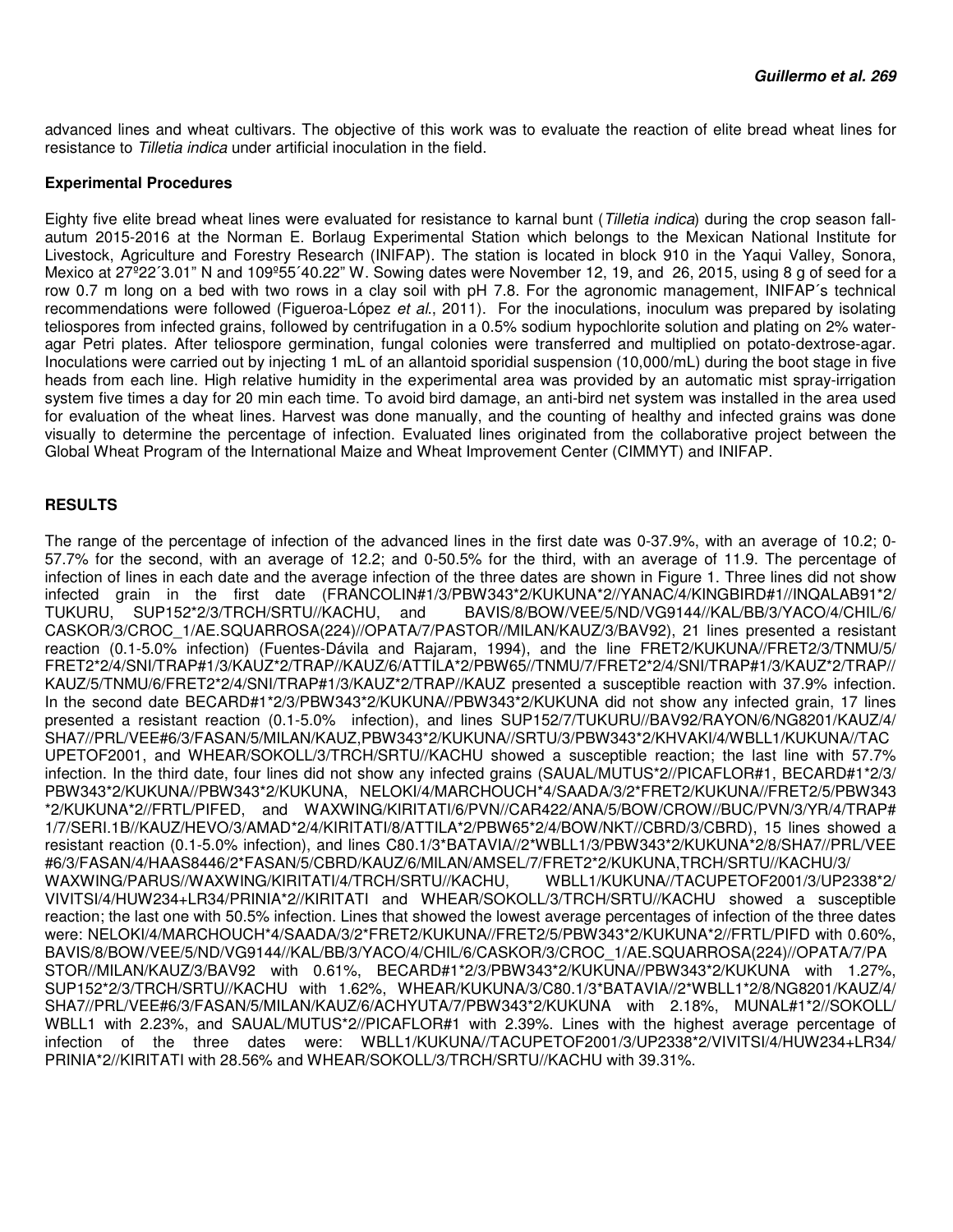

Figure 1. Infection (%) of 85 bread wheat elite lines artificially inoculated with Tilletia indica in the field in three sowing dates, during the crop season 2015-2016, at the Norman E. Borlaug Experimental Station in the Yaqui Valley, Sonora, Mexico.



Figure 2. Infection categories for 85 bread wheat elite lines artificially inoculated with Tilletia indica in the field in three sowing dates, during the crop season 2015-2016, at the Norman E. Borlaug Experimental Station in the Yaqui Valley, Sonora, Mexico. The percentage of infection of the susceptible check is the average of the three highest percentages of infection recorded in this evaluation.

The distribution of lines within the average infection categories was as follows: seven lines within the 0.1-2.5%, 13 within 2.6-5.0%, 19 within 5.1-10.0%, 45 within 10.1- 30%, and one line with more than 30% infection (Figure. 2). The average of the three highest percentages of infection of the susceptible check was 100%.

In northwest Mexico, bread wheat and durum wheat cultivars are released for commercial cultivation based on

their resistance/tolerance to leaf, stripe rust and karnal bunt, as well as their performance in grain yield and quality. This region is important for the country, since out of almost 600,000 ha of wheat grown (SIAP, 2017a), 69.8% is produced in the region (SIAP, 2017b). Given the predominant susceptibility of bread wheats to karnal bunt, it is necessary that progenies of more interest as well as advanced lines from the collaborative project between